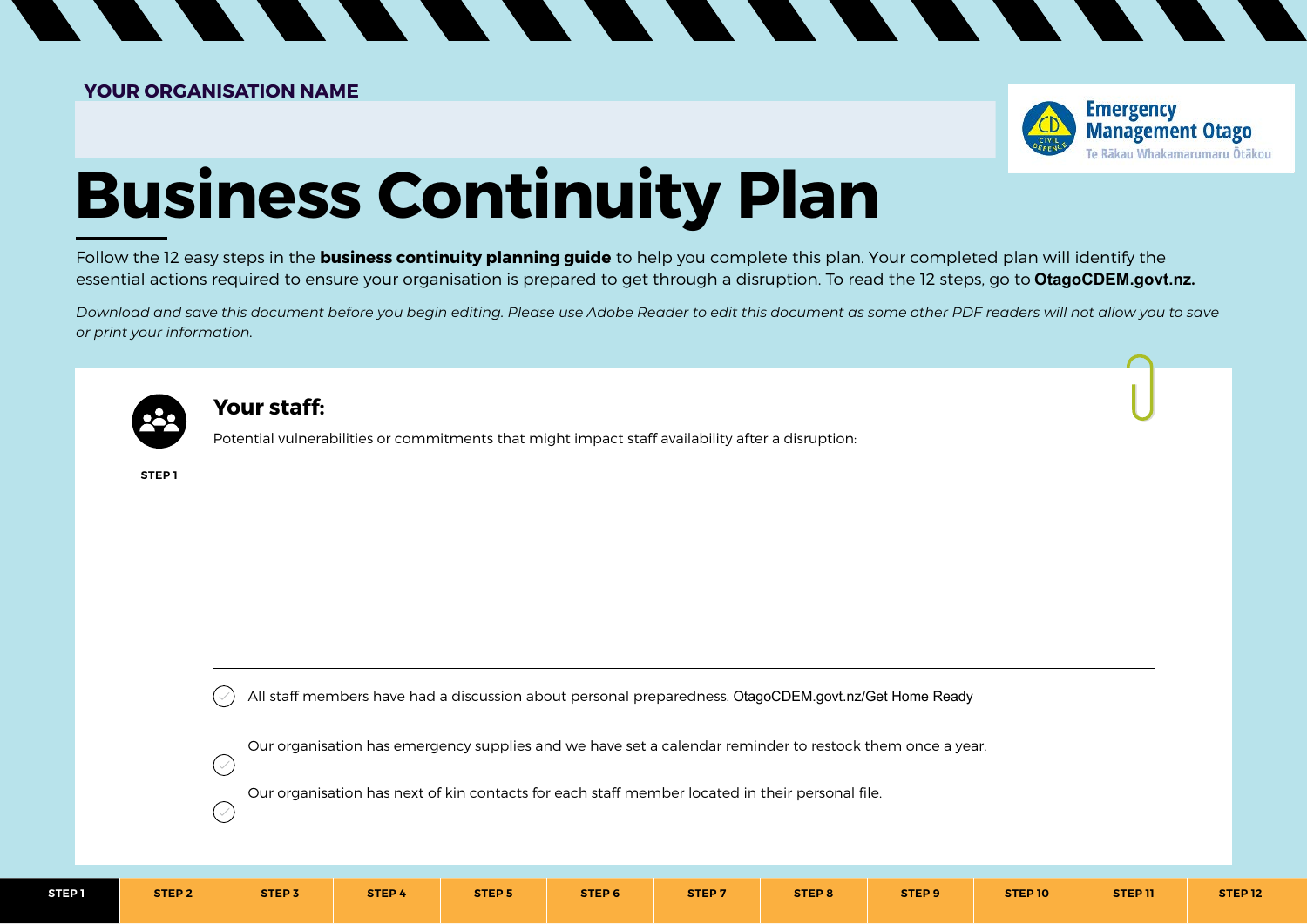

# **Core product or service 1:**

<u> 1980 - Johann Barn, fransk politik (f. 1980)</u>

**STEP 2**



#### **Essential roles and tasks:**

| STEP 3 | Task | <b>Skill set/qualification</b> | <b>Staff with skill set</b> | <b>Alternative options</b> |
|--------|------|--------------------------------|-----------------------------|----------------------------|
|        |      |                                |                             |                            |
|        |      |                                |                             |                            |
|        |      |                                |                             |                            |
|        |      |                                |                             |                            |
|        |      |                                |                             |                            |
|        |      |                                |                             |                            |



# **Essential supplies:**

| STEP 4 | <b>Task</b> | <b>Supply</b> | <b>Alternative options</b> |
|--------|-------------|---------------|----------------------------|
|        |             |               |                            |
|        |             |               |                            |
|        |             |               |                            |
|        |             |               |                            |
|        |             |               |                            |
|        |             |               |                            |

| STEP <sub>1</sub> | STEP <sub>2</sub> | STEP <sub>3</sub> | STEP <sup>4</sup> | <b>STEP 5</b> | STEP 6 | STEP <sub>7</sub> | STEP <sub>8</sub> | STEP <sub>9</sub> | STEP 10 | STEP 11 | <b>STEP 12</b> |
|-------------------|-------------------|-------------------|-------------------|---------------|--------|-------------------|-------------------|-------------------|---------|---------|----------------|
|                   |                   |                   |                   |               |        |                   |                   |                   |         |         |                |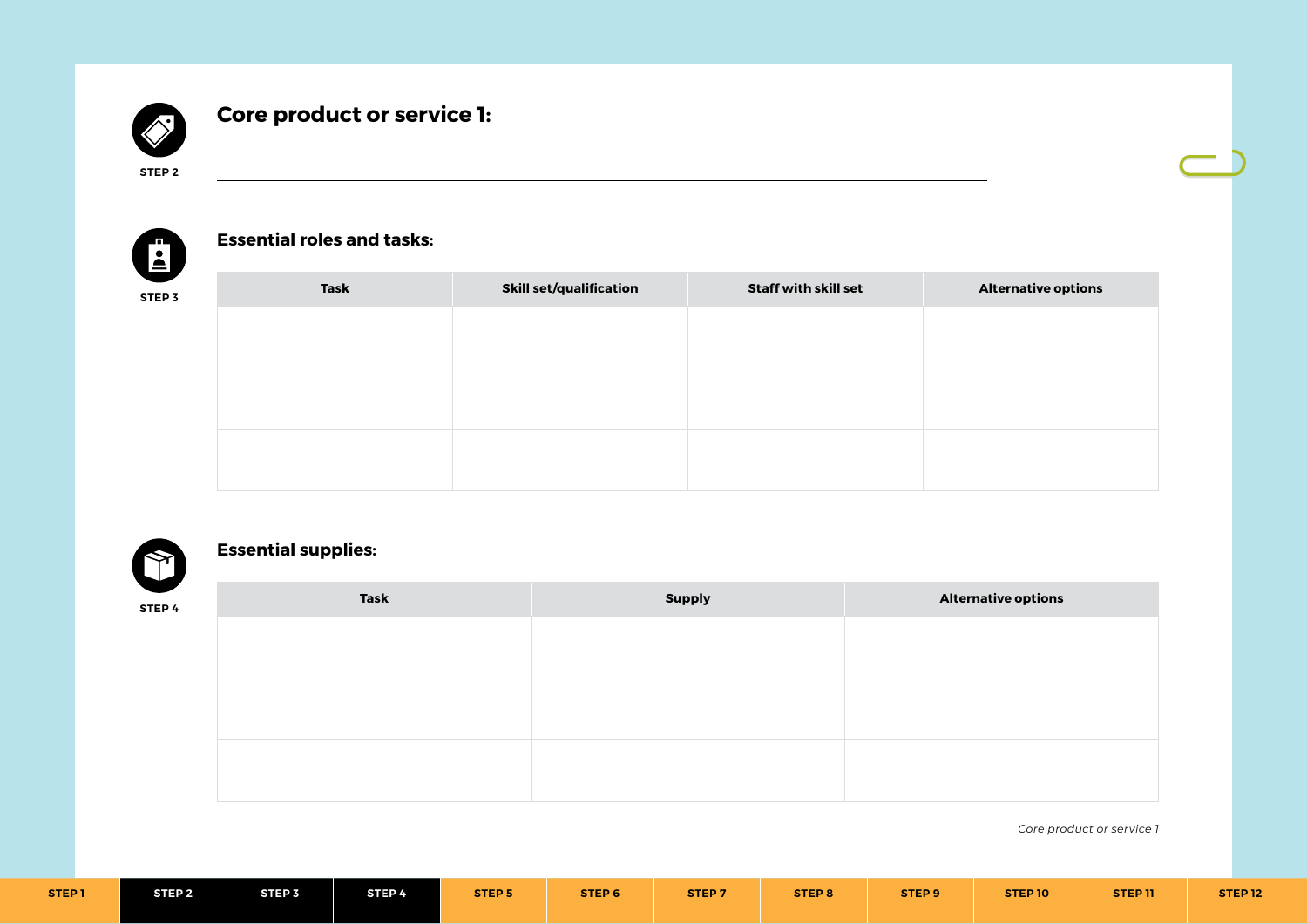

## **Essential equipment:**

| STEP 5 | Task | Equipment | <b>Alternative options</b> |
|--------|------|-----------|----------------------------|
|        |      |           |                            |
|        |      |           |                            |
|        |      |           |                            |
|        |      |           |                            |
|        |      |           |                            |
|        |      |           |                            |



## **Key customers/clients:**

| $\blacksquare$<br><b>STEP 6</b> | Company | <b>Main contact</b> | <b>Contact number(s)</b> | <b>Email</b> | <b>Address</b> |
|---------------------------------|---------|---------------------|--------------------------|--------------|----------------|
|                                 |         |                     |                          |              |                |
|                                 |         |                     |                          |              |                |
|                                 |         |                     |                          |              |                |
|                                 |         |                     |                          |              |                |
|                                 |         |                     |                          |              |                |
|                                 |         |                     |                          |              |                |
|                                 |         |                     |                          |              |                |
|                                 |         |                     |                          |              |                |
|                                 |         |                     |                          |              |                |
|                                 |         |                     |                          |              |                |
|                                 |         |                     |                          |              |                |

| <b>STEP 1</b> | STEP <sub>2</sub> | <b>STEP 3</b> | STEP 4 | <b>STEP 5</b> | STEP 6 | STEP <sub>7</sub> | STEP 8 | STEP <sub>9</sub> | <b>STEP 10</b> | STEP 11 | <b>STEP 12</b> |
|---------------|-------------------|---------------|--------|---------------|--------|-------------------|--------|-------------------|----------------|---------|----------------|
|               |                   |               |        |               |        |                   |        |                   |                |         |                |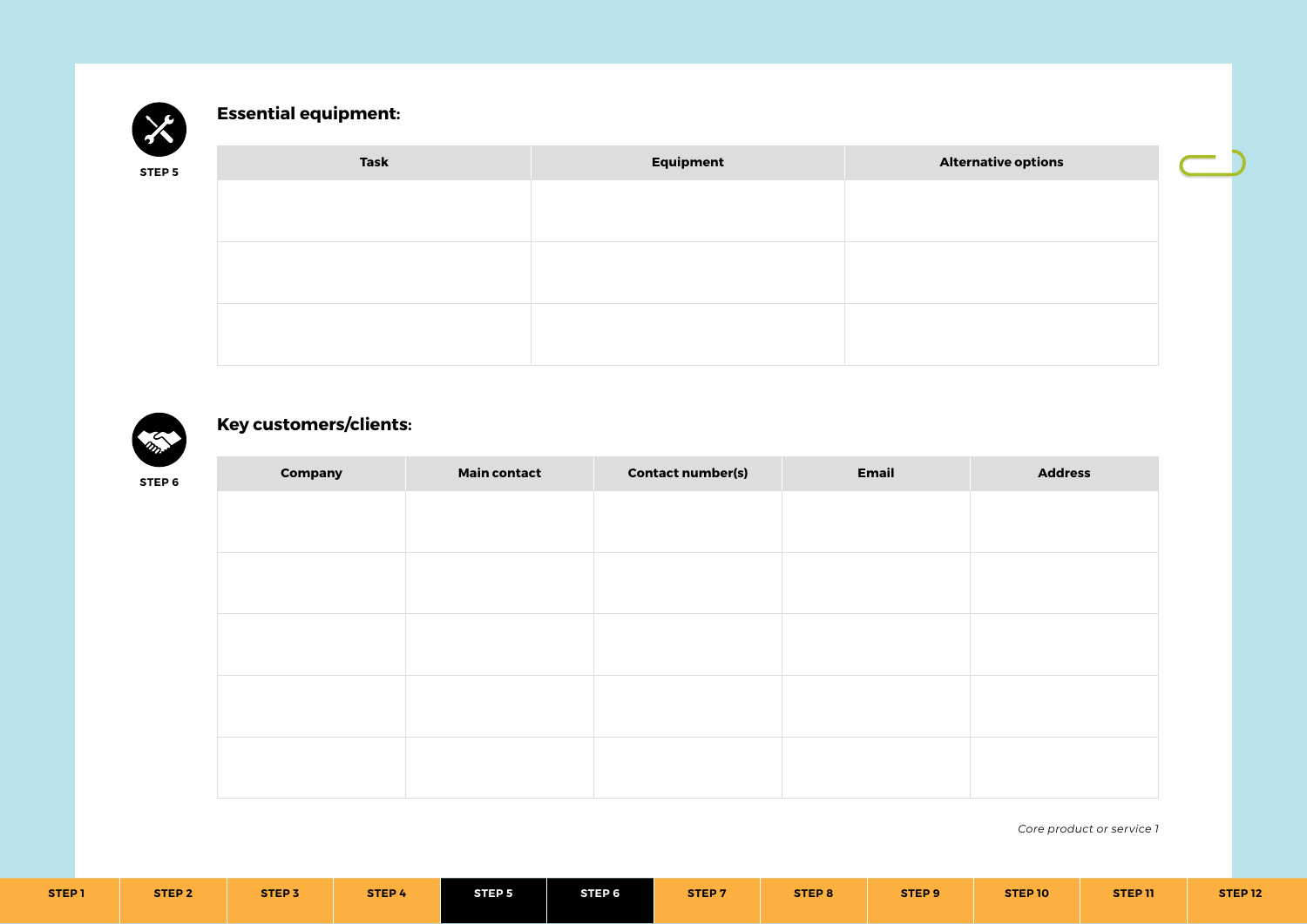

# **Core product or service 2:**

<u> 1980 - Johann Barn, fransk politik (f. 1980)</u>

**STEP 2**



#### **Essential roles and tasks:**

| STEP 3 | <b>Task</b> | <b>Skill set/qualification</b> | <b>Staff with skill set</b> | <b>Alternative options</b> |
|--------|-------------|--------------------------------|-----------------------------|----------------------------|
|        |             |                                |                             |                            |
|        |             |                                |                             |                            |
|        |             |                                |                             |                            |
|        |             |                                |                             |                            |
|        |             |                                |                             |                            |
|        |             |                                |                             |                            |



# **Essential supplies:**

| STEP 4 | <b>Task</b> | <b>Supply</b> | <b>Alternative options</b> |
|--------|-------------|---------------|----------------------------|
|        |             |               |                            |
|        |             |               |                            |
|        |             |               |                            |
|        |             |               |                            |
|        |             |               |                            |
|        |             |               |                            |

| STEP <sub>1</sub> | STEP 2 | STEP <sub>3</sub> | STEP 4 | <b>STEP 5</b> | STEP 6 | STEP <sub>7</sub> | STEP 8 | STEP <sub>9</sub> | STEP 10 | STEP 11 | STEP <sub>12</sub> |
|-------------------|--------|-------------------|--------|---------------|--------|-------------------|--------|-------------------|---------|---------|--------------------|
|                   |        |                   |        |               |        |                   |        |                   |         |         |                    |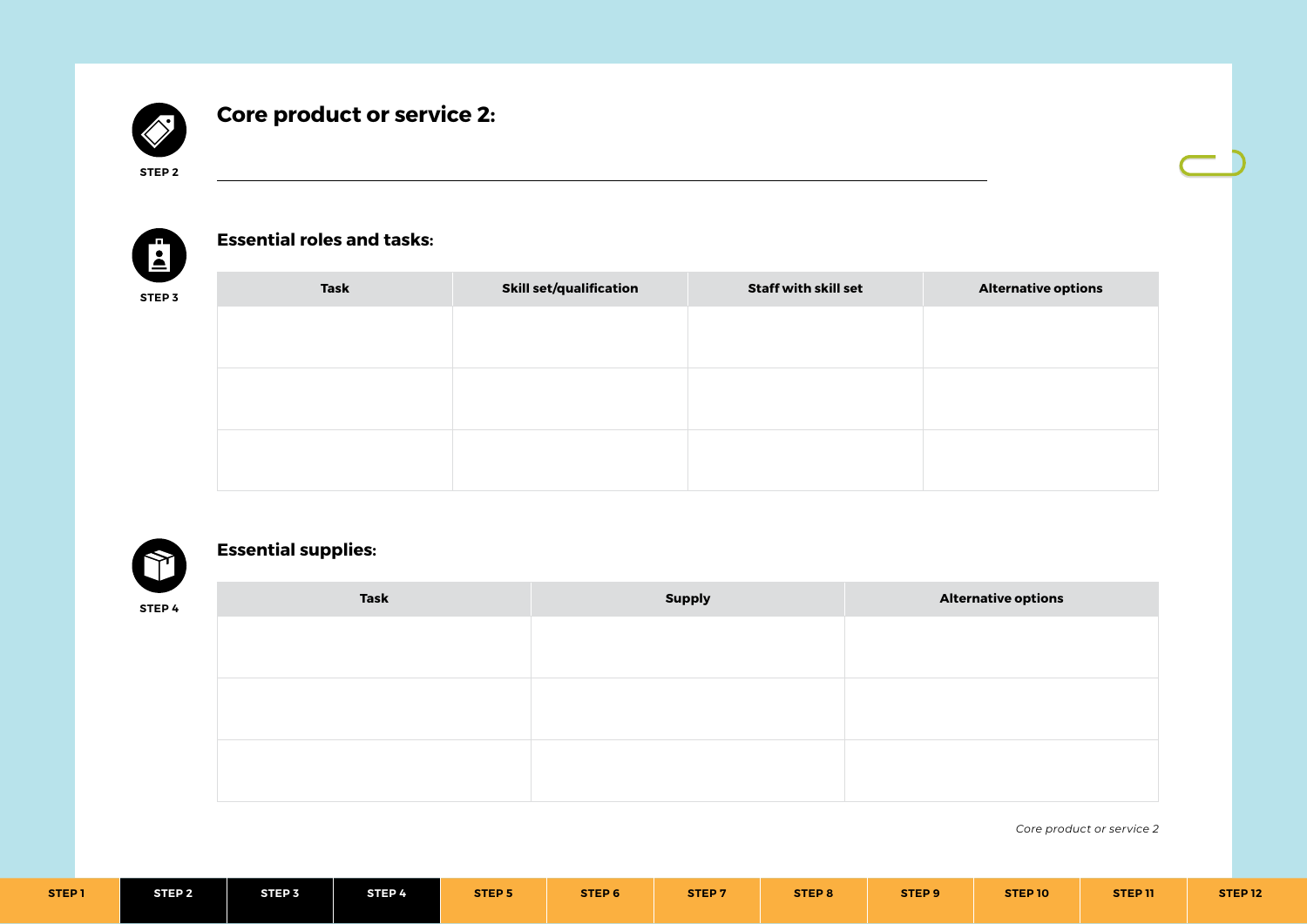

## **Essential equipment:**

| <b>STEP 5</b> | <b>Task</b> | Equipment | <b>Alternative options</b> |
|---------------|-------------|-----------|----------------------------|
|               |             |           |                            |
|               |             |           |                            |
|               |             |           |                            |
|               |             |           |                            |
|               |             |           |                            |
|               |             |           |                            |



## **Key customers/clients:**

| $\overline{\phantom{a}}$<br><b>STEP 6</b> | <b>Company</b> | <b>Main contact</b> | <b>Contact number(s)</b> | Email | <b>Address</b> |
|-------------------------------------------|----------------|---------------------|--------------------------|-------|----------------|
|                                           |                |                     |                          |       |                |
|                                           |                |                     |                          |       |                |
|                                           |                |                     |                          |       |                |
|                                           |                |                     |                          |       |                |
|                                           |                |                     |                          |       |                |
|                                           |                |                     |                          |       |                |
|                                           |                |                     |                          |       |                |
|                                           |                |                     |                          |       |                |
|                                           |                |                     |                          |       |                |
|                                           |                |                     |                          |       |                |

| STEP <sub>1</sub> | <b>STEP 2</b> | STEP <sub>3</sub> | STEP 4 | STEP <sub>5</sub> | STEP 6 | <b>STEP7</b> | STEP 8 | STEP <sub>9</sub> | STEP 10 | <b>STEP 11</b> | STEP <sub>12</sub> |
|-------------------|---------------|-------------------|--------|-------------------|--------|--------------|--------|-------------------|---------|----------------|--------------------|
|-------------------|---------------|-------------------|--------|-------------------|--------|--------------|--------|-------------------|---------|----------------|--------------------|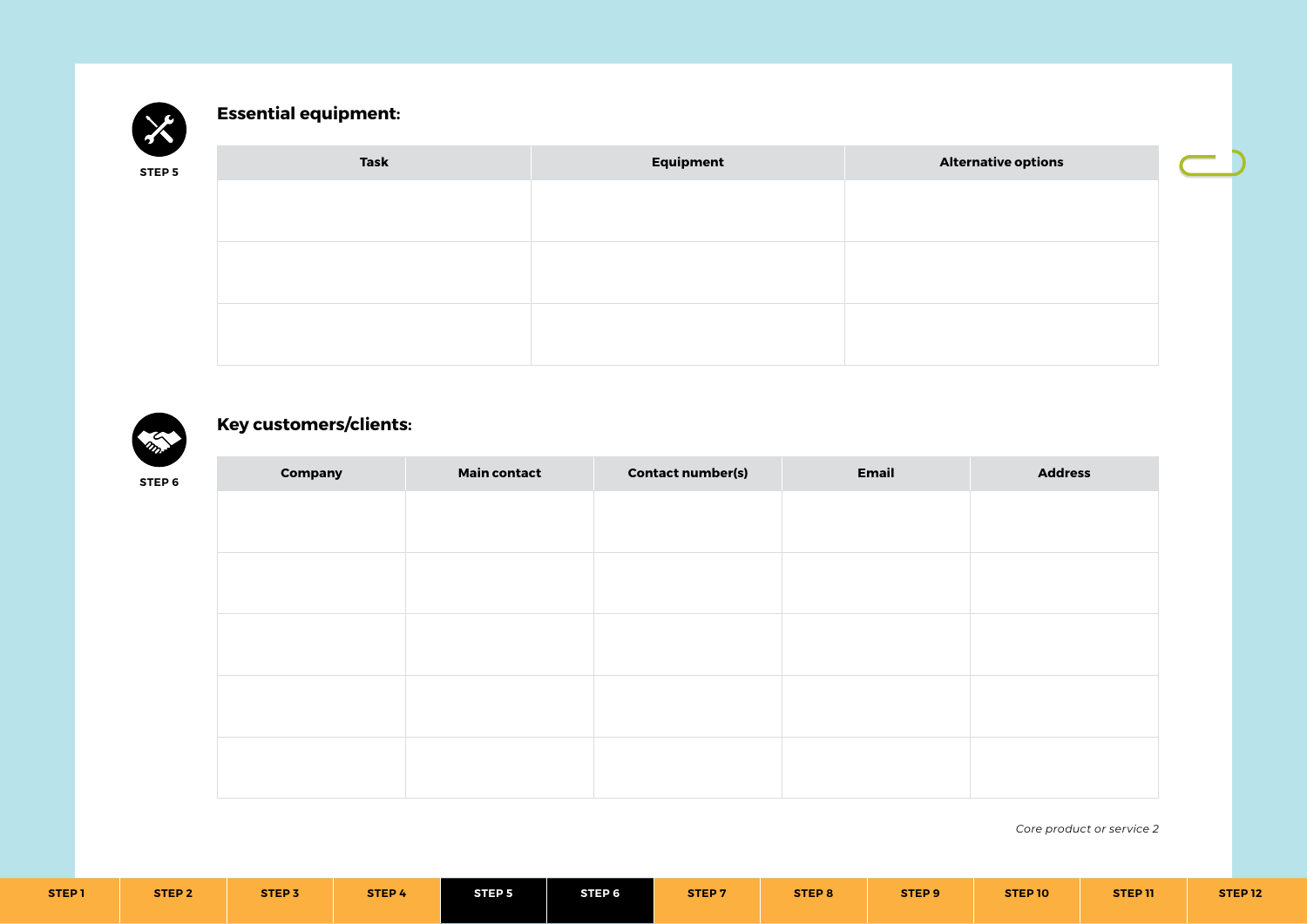

# **Core product or service 3:**

<u> 1980 - Johann Barn, fransk politik (f. 1980)</u>

**STEP 2**



#### **Essential roles and tasks:**

| STEP 3 | Task | <b>Skill set/qualification</b> | <b>Staff with skill set</b> | <b>Alternative options</b> |
|--------|------|--------------------------------|-----------------------------|----------------------------|
|        |      |                                |                             |                            |
|        |      |                                |                             |                            |
|        |      |                                |                             |                            |
|        |      |                                |                             |                            |
|        |      |                                |                             |                            |
|        |      |                                |                             |                            |



# **Essential supplies:**

| STEP 4 | <b>Task</b> | <b>Supply</b> | <b>Alternative options</b> |
|--------|-------------|---------------|----------------------------|
|        |             |               |                            |
|        |             |               |                            |
|        |             |               |                            |
|        |             |               |                            |
|        |             |               |                            |
|        |             |               |                            |

| STEP <sub>1</sub> | STEP 2 | STEP <sub>3</sub> | STEP 4 | <b>STEP 5</b> | STEP 6 | STEP <sub>7</sub> | STEP 8 | STEP <sub>9</sub> | STEP 10 | STEP 11 | STEP <sub>12</sub> |
|-------------------|--------|-------------------|--------|---------------|--------|-------------------|--------|-------------------|---------|---------|--------------------|
|                   |        |                   |        |               |        |                   |        |                   |         |         |                    |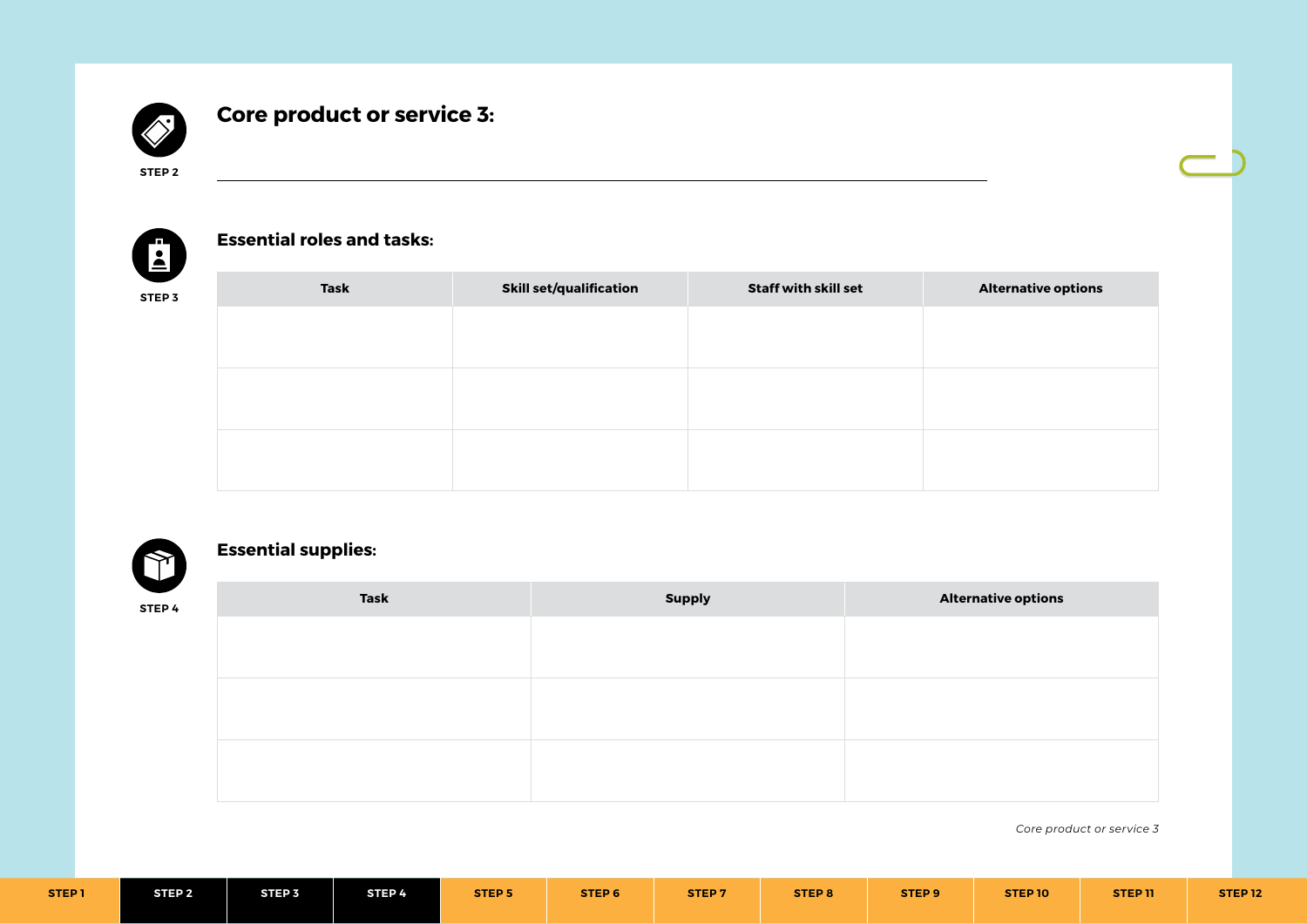

## **Essential equipment:**

| STEP 5 | Task | Equipment | <b>Alternative options</b> |
|--------|------|-----------|----------------------------|
|        |      |           |                            |
|        |      |           |                            |
|        |      |           |                            |
|        |      |           |                            |
|        |      |           |                            |



## **Key customers/clients:**

| $\overline{\phantom{a}}$<br><b>STEP 6</b> | <b>Company</b> | <b>Main contact</b> | <b>Contact number(s)</b> | Email | <b>Address</b> |
|-------------------------------------------|----------------|---------------------|--------------------------|-------|----------------|
|                                           |                |                     |                          |       |                |
|                                           |                |                     |                          |       |                |
|                                           |                |                     |                          |       |                |
|                                           |                |                     |                          |       |                |
|                                           |                |                     |                          |       |                |
|                                           |                |                     |                          |       |                |
|                                           |                |                     |                          |       |                |
|                                           |                |                     |                          |       |                |
|                                           |                |                     |                          |       |                |
|                                           |                |                     |                          |       |                |
|                                           |                |                     |                          |       |                |

| STEP <sub>I</sub> | <b>STEP 2</b> | <b>STEP 3</b> | STEP 4 | <b>STEP 5</b> | STEP 6 | STEP <sub>7</sub> | STEP 8 | STEP <sub>9</sub> | STEP 10 | STEP <sub>11</sub> | <b>STEP 12</b> |
|-------------------|---------------|---------------|--------|---------------|--------|-------------------|--------|-------------------|---------|--------------------|----------------|
|                   |               |               |        |               |        |                   |        |                   |         |                    |                |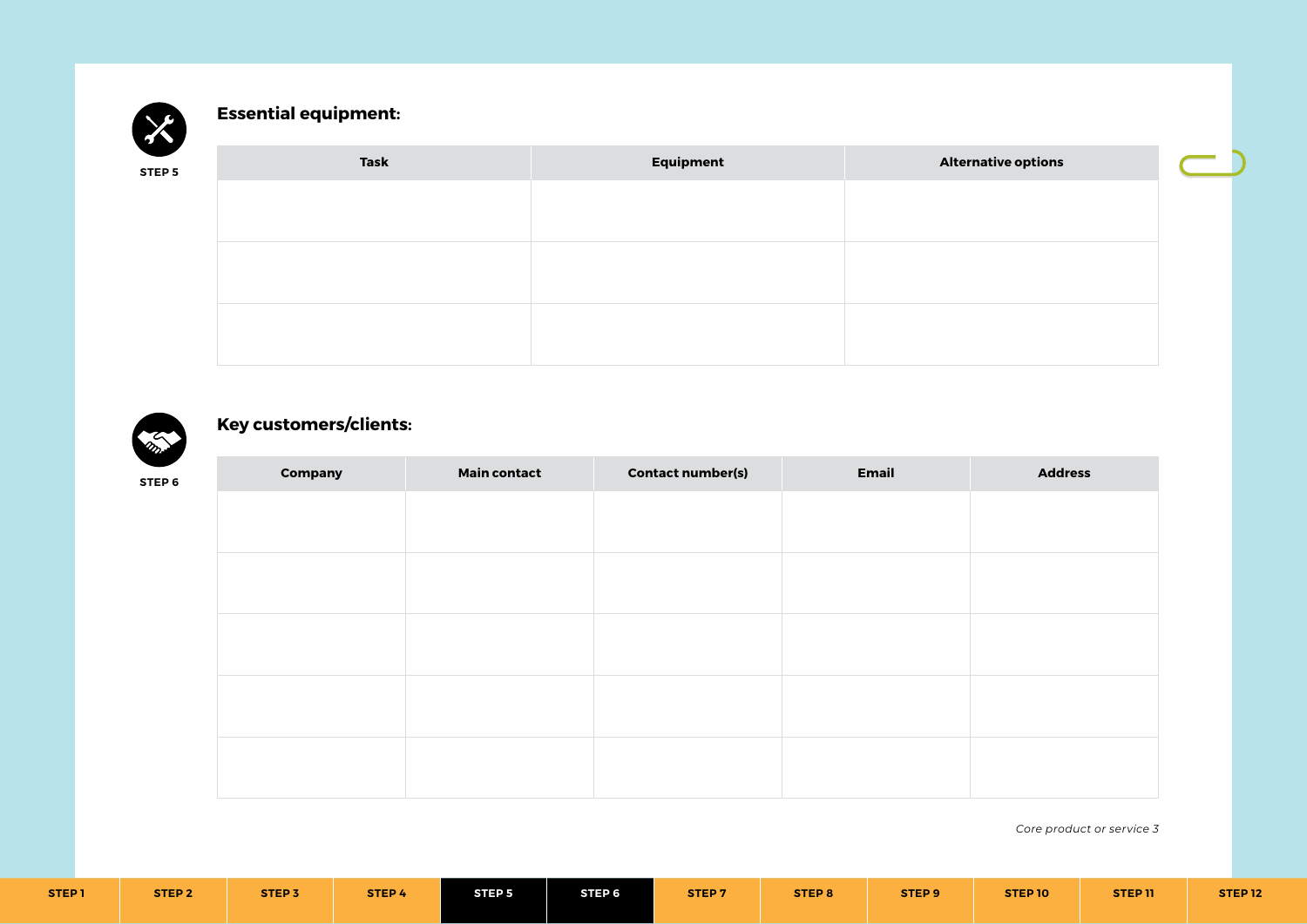

# **Relocation options:**

| I<br>$\sim$ |  |
|-------------|--|
|-------------|--|

| <b>Location options</b> | <b>Advantages</b> | <b>Disadvantages</b> |
|-------------------------|-------------------|----------------------|
|                         |                   |                      |
|                         |                   |                      |
|                         |                   |                      |
|                         |                   |                      |
|                         |                   |                      |
|                         |                   |                      |
|                         |                   |                      |
|                         |                   |                      |



# **Insurance requirements:**

| ╲<br><b>STEP 8</b> | <b>Insurance type</b> | <b>Provider</b> | <b>Policy number</b> |
|--------------------|-----------------------|-----------------|----------------------|
|                    |                       |                 |                      |
|                    |                       |                 |                      |
|                    |                       |                 |                      |
|                    |                       |                 |                      |
|                    |                       |                 |                      |
|                    |                       |                 |                      |
|                    |                       |                 |                      |
|                    |                       |                 |                      |
|                    |                       |                 |                      |

| STEP <sub>7</sub><br>STEP 8<br>STEP 9<br>STEP <sub>1</sub><br>STEP <sub>5</sub><br>STEP 6<br>STEP <sub>2</sub><br>STEP 11<br>STEP <sub>3</sub><br><b>STEP 10</b><br>STEP 4 |
|----------------------------------------------------------------------------------------------------------------------------------------------------------------------------|
|----------------------------------------------------------------------------------------------------------------------------------------------------------------------------|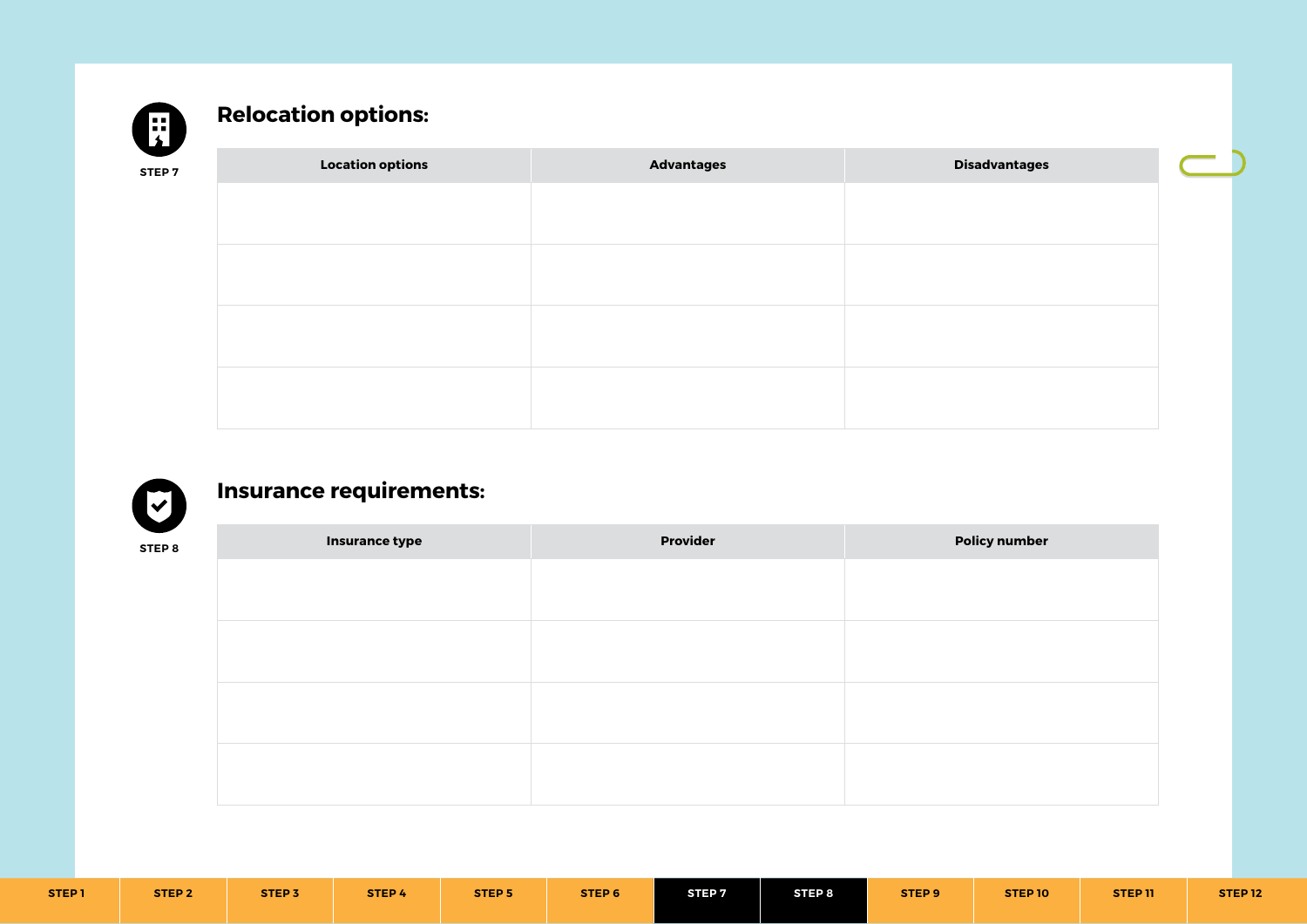

# **Delegation of authority:**

| ∼<br><b>STEP 9</b> | Person with delegated authority | <b>Delegations</b> | <b>Contact details (phone &amp; email)</b> | <b>Relationship to business</b> |
|--------------------|---------------------------------|--------------------|--------------------------------------------|---------------------------------|
|                    |                                 |                    |                                            |                                 |
|                    |                                 |                    |                                            |                                 |
|                    |                                 |                    |                                            |                                 |
|                    |                                 |                    |                                            |                                 |
|                    |                                 |                    |                                            |                                 |
|                    |                                 |                    |                                            |                                 |
|                    |                                 |                    |                                            |                                 |
|                    |                                 |                    |                                            |                                 |



# **Back up your records:**

| <b>Method</b> | Location |
|---------------|----------|
|               |          |
|               |          |
|               |          |
|               |          |
|               |          |
|               |          |
|               |          |
|               |          |
|               |          |

| <b>STEP 1</b> | STEP <sub>2</sub> | <b>STEP3</b> | <b>STEP 4</b> | STEP <sub>5</sub> | STEP 6 | STEP <sub>7</sub> | <b>STEP 8</b> | STEP 9 | STEP 10 | STEP <sub>11</sub> | <b>STEP 12</b> |
|---------------|-------------------|--------------|---------------|-------------------|--------|-------------------|---------------|--------|---------|--------------------|----------------|
|               |                   |              |               |                   |        |                   |               |        |         |                    |                |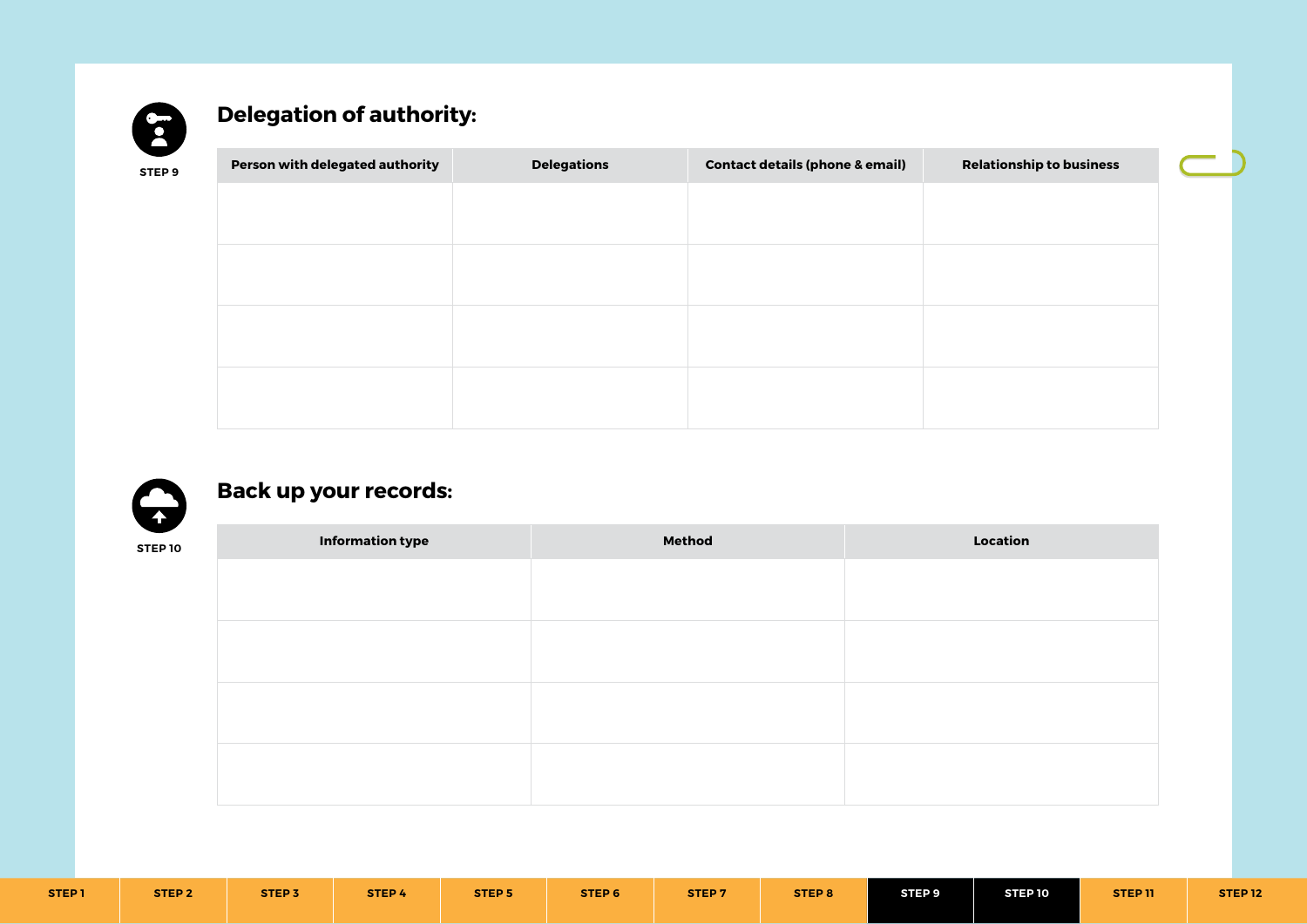

# **Save this plan:**

| <b>STEP 11</b> | Format | Location | Who has access |
|----------------|--------|----------|----------------|
|                |        |          |                |
|                |        |          |                |
|                |        |          |                |
|                |        |          |                |
|                |        |          |                |
|                |        |          |                |
|                |        |          |                |
|                |        |          |                |
|                |        |          |                |
|                |        |          |                |
|                |        |          |                |
|                |        |          |                |
|                |        |          |                |
|                |        |          |                |
|                |        |          |                |
|                |        |          |                |
|                |        |          |                |
|                |        |          |                |

| <b>STEP 1</b> | <b>STEP 2</b> | <b>STEP 3</b> | STEP 4 | <b>STEP 5</b> | STEP 6 | STEP <sub>7</sub> | STEP 8 | STEP <sub>9</sub> | STEP 10 | <b>STEP 11</b> | STEP <sub>12</sub> |
|---------------|---------------|---------------|--------|---------------|--------|-------------------|--------|-------------------|---------|----------------|--------------------|
|               |               |               |        |               |        |                   |        |                   |         |                |                    |